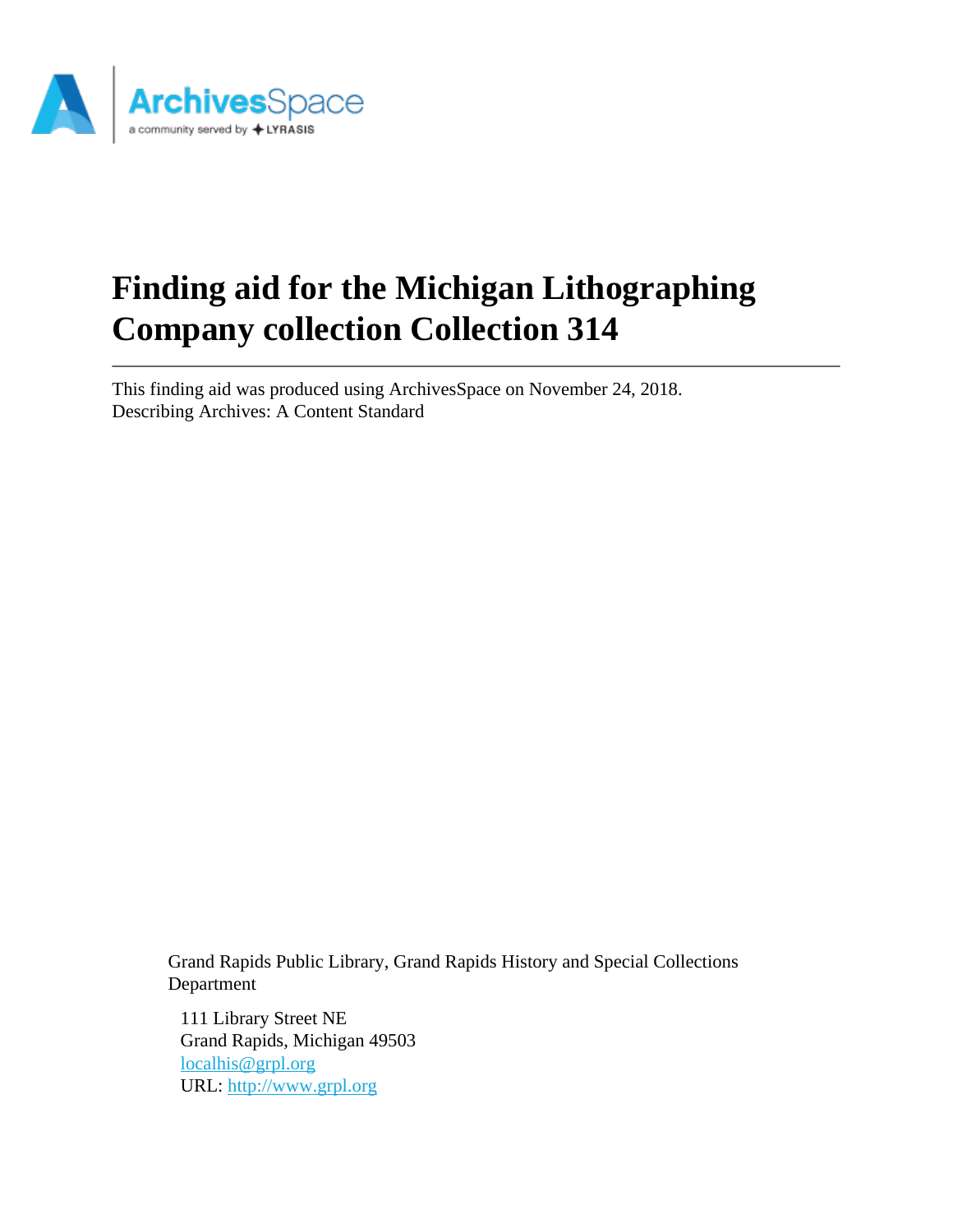## <span id="page-1-0"></span>**Table of Contents**

| Misc. Graphic or complimentary items, with no apparent association with the company. Perhaps kept for |  |
|-------------------------------------------------------------------------------------------------------|--|
|                                                                                                       |  |
|                                                                                                       |  |
|                                                                                                       |  |
|                                                                                                       |  |
|                                                                                                       |  |
|                                                                                                       |  |
|                                                                                                       |  |
|                                                                                                       |  |
|                                                                                                       |  |
|                                                                                                       |  |
|                                                                                                       |  |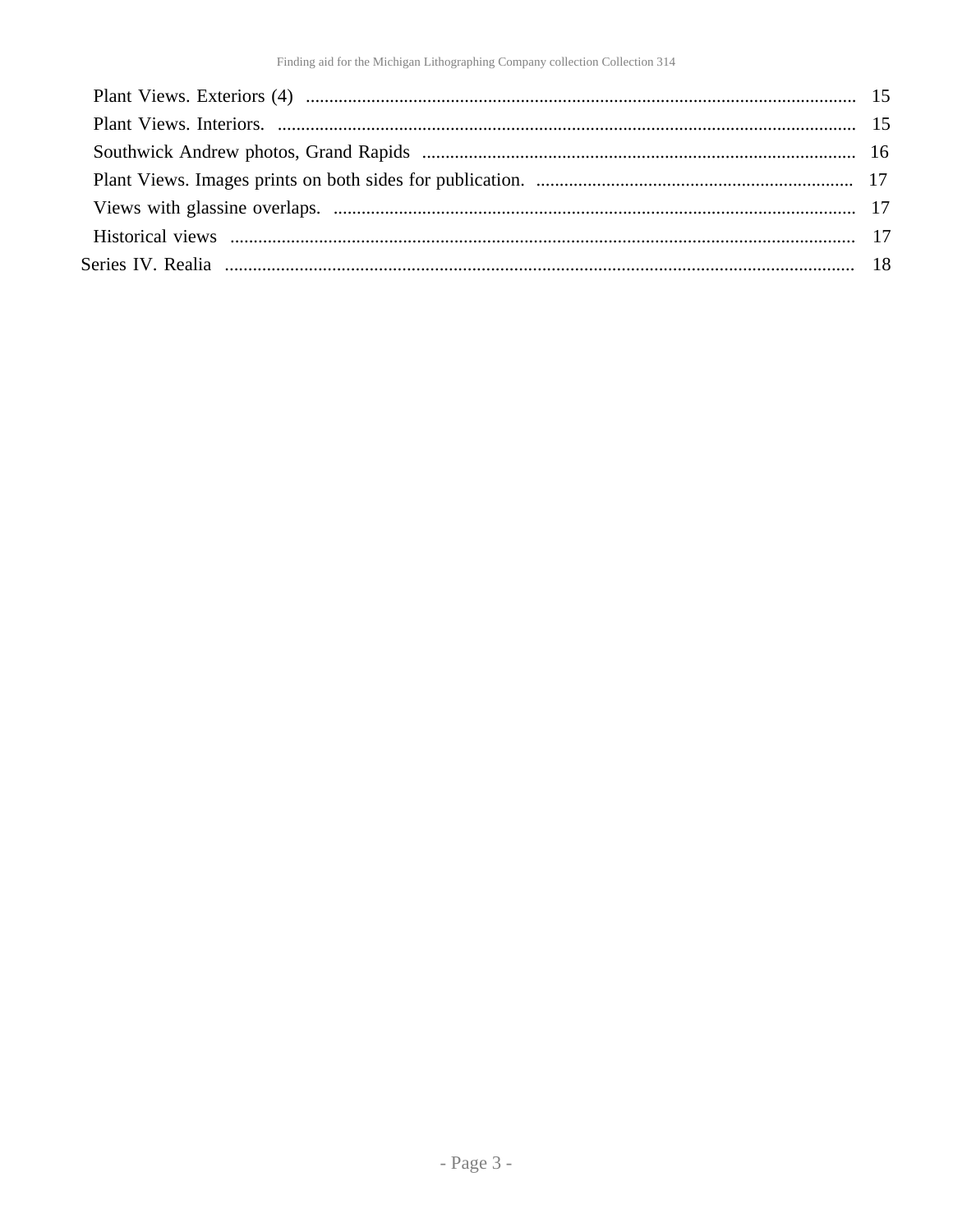## <span id="page-3-0"></span>**Summary Information**

| <b>Repository:</b>                  | Grand Rapids Public Library, Grand Rapids History and Special<br><b>Collections Department</b>                                                                                                                                                                                                                                                                                                                                                                                                                                                                                                                                                                                                                                                                                                                   |
|-------------------------------------|------------------------------------------------------------------------------------------------------------------------------------------------------------------------------------------------------------------------------------------------------------------------------------------------------------------------------------------------------------------------------------------------------------------------------------------------------------------------------------------------------------------------------------------------------------------------------------------------------------------------------------------------------------------------------------------------------------------------------------------------------------------------------------------------------------------|
| <b>Title:</b>                       | Michigan Lithographing collection                                                                                                                                                                                                                                                                                                                                                                                                                                                                                                                                                                                                                                                                                                                                                                                |
| ID:                                 | Collection 314                                                                                                                                                                                                                                                                                                                                                                                                                                                                                                                                                                                                                                                                                                                                                                                                   |
| Date [inclusive]:                   | circa 1903-1976                                                                                                                                                                                                                                                                                                                                                                                                                                                                                                                                                                                                                                                                                                                                                                                                  |
| <b>Physical Description:</b>        | 2.4 Linear Feet Three boxes                                                                                                                                                                                                                                                                                                                                                                                                                                                                                                                                                                                                                                                                                                                                                                                      |
| Language of the<br><b>Material:</b> | English                                                                                                                                                                                                                                                                                                                                                                                                                                                                                                                                                                                                                                                                                                                                                                                                          |
| Abstract:                           | The Michigan Lithographing Company was a Grand Rapids, Michigan<br>graphic and printing company. This collection contains materials<br>recieved from an anonymous donor that document the business.<br>Michigan Litho was established in 1901 and operated through the early<br>1990s, when the business was sold to another printing company. For<br>most of its existence, Michigan Litho was located at the southwest<br>corner of Fulton and Carlton. The building was destroyed by fire in<br>2002. This collection includes news clippings, business records, a<br>company history, staff picnic programs and samples of work. Also<br>included are a number of photographs, depicting the exterior and<br>interior of the building, equipment that was used, products, product<br>displays and employees. |

**^** [Return to Table of Contents](#page-1-0)

## <span id="page-3-1"></span>**Administrative Information**

### **Publication Statement**

Grand Rapids Public Library, Grand Rapids History and Special Collections Department

111 Library Street NE Grand Rapids, Michigan 49503 [localhis@grpl.org](mailto:localhis@grpl.org) URL:<http://www.grpl.org>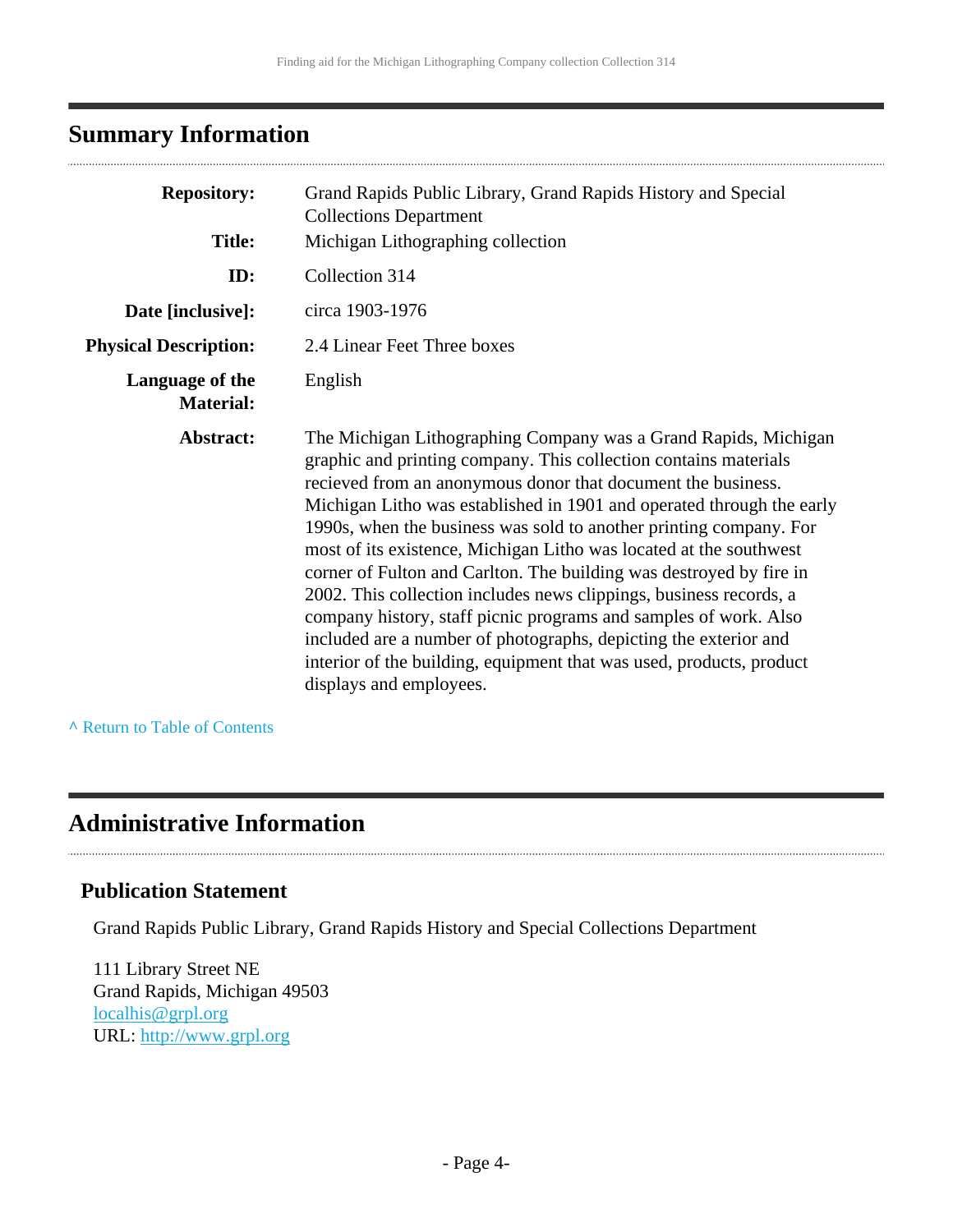## **Immediate Source of Acquisition**

Anonymous, accession number 1993.020.

#### **^** [Return to Table of Contents](#page-1-0)

## <span id="page-4-0"></span>**Controlled Access Headings**

- Grand Rapids (Mich.) -- History
- business records
- Business Enterprises -- Michigan -- Grand Rapids Region
- Printing industry -- Michigan -- Grand Rapids
- Michigan Lithographing Company
- Michigan Litho

## <span id="page-4-1"></span>**Collection Inventory**

#### <span id="page-4-2"></span>**Series I. Documents**

<span id="page-4-3"></span>

| <b>Title/Description</b>                                                                                                                                                                                              | <b>Instances</b> |                     |
|-----------------------------------------------------------------------------------------------------------------------------------------------------------------------------------------------------------------------|------------------|---------------------|
| Michigan Litho: Seventy-five Years of Service, 1901-1976 /<br>Michigan Lithographing Company. [subtitle on a gold seal on the<br>cover.                                                                               | Box 1            | Folder 1            |
| <b>Description</b>                                                                                                                                                                                                    |                  |                     |
| <b>Description</b>                                                                                                                                                                                                    |                  |                     |
| Publication is spiral bound, in color, with separate front and<br>back pages that are uncut. Includes illustrations of staff and<br>facilities, as well as sample work. Copy 1 has seal, Copy 2 is<br>without a seal. |                  |                     |
| Michigan Litho. n.d.                                                                                                                                                                                                  | Box 1            | Folder <sub>2</sub> |
| <b>General</b>                                                                                                                                                                                                        |                  |                     |
| Similar publication to item found in Box1, Folder 1, with<br>Indy 500 theme used throughout.                                                                                                                          |                  |                     |
| <b>Staff ID Miscellaneous</b>                                                                                                                                                                                         |                  |                     |
| <b>Title/Description</b>                                                                                                                                                                                              | <b>Instances</b> |                     |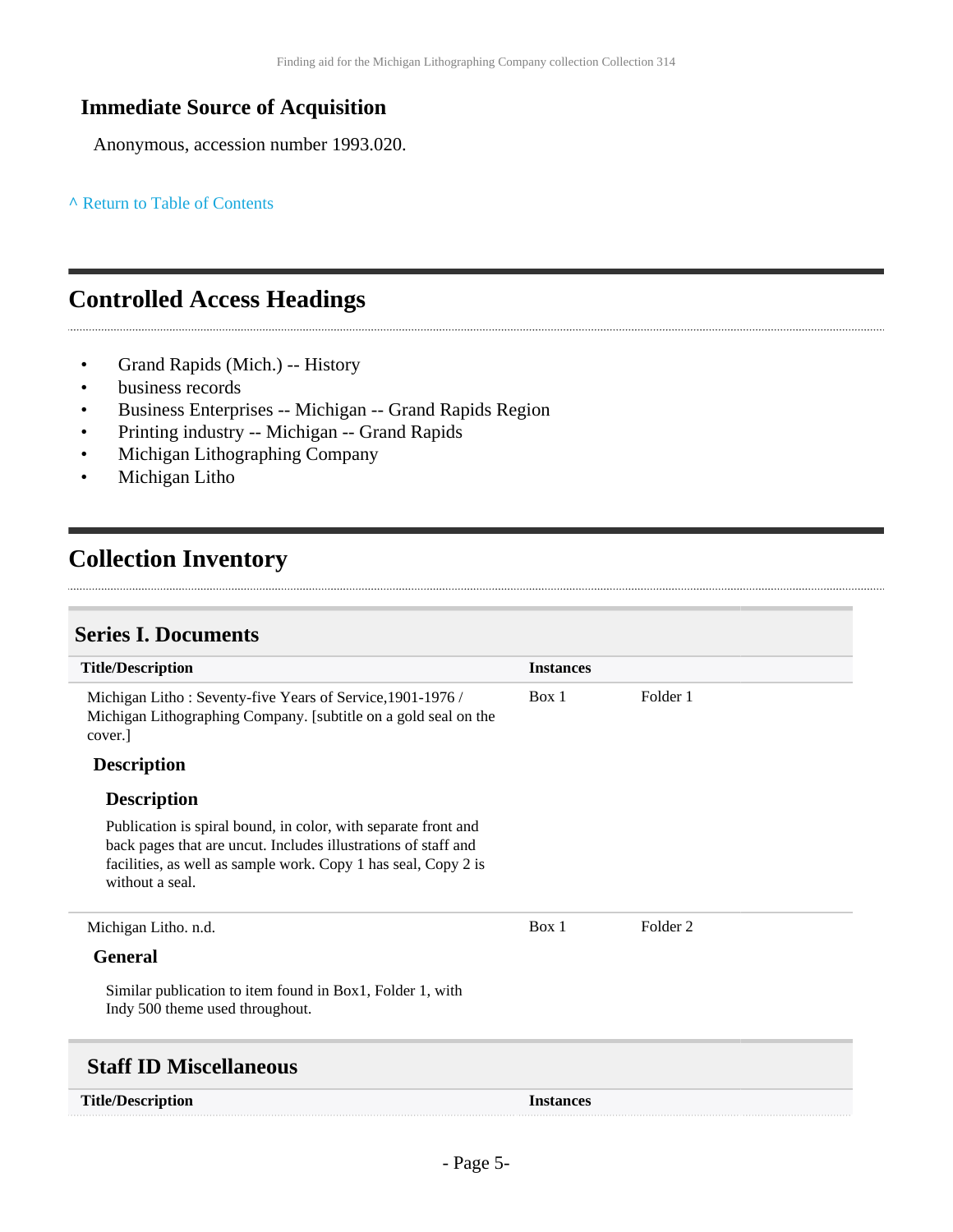| Business cards: Wm. H. Martindill, President. 5, various<br>designs.                                             | Box 1 | Folder <sub>3</sub> |  |
|------------------------------------------------------------------------------------------------------------------|-------|---------------------|--|
| Business cards: Harold A. Lindeman, VP, 2                                                                        | Box 1 | Folder <sub>3</sub> |  |
| Business cards: Martin L. Oom, 1                                                                                 | Box 1 | Folder 3            |  |
| Newspaper clipping, source unknown, saluting employees and<br>listing them by years of service.                  | Box 1 | Folder <sub>3</sub> |  |
| Organization Chart, May 22, 1959. Includes names with some<br>positions. [oversized, to be moved to folio clam?] | Box 1 | Folder <sub>3</sub> |  |
| Program. March 14, 1970 Employee Service Recognition Dinner.<br>(2)                                              | Box 1 | Folder 3            |  |
| Quarter Century Club. Program. Honorary Dinner for 25+ year<br>employees, Jan. 26, 1967.                         | Box 1 | Folder 3            |  |
| Planned Progress flyer. n.d. Announcing firm officials.(2)                                                       | Box 1 | Folder <sub>3</sub> |  |
| Memo. Mar. 6, 1968. "Meet Julian Namowicz"                                                                       | Box 1 | Folder 3            |  |
| Apr. 14, 1971. East Michigan Tourist Assoc. To Martindill.                                                       | Box 1 | Folder <sub>3</sub> |  |
| Apr. 20, 1971. [Draft?] Press Release Re staff changes                                                           | Box 1 | Folder <sub>3</sub> |  |
| Apr. 22, 1972 Press Release Re staff changes. (2 one on original                                                 | Box 1 | Folder <sub>3</sub> |  |
| letterhead w signature, and other photocopy w/o signature.                                                       | Box 1 | Folder <sub>3</sub> |  |
| Half sheet memo. RE Death of Martin Oom.                                                                         | Box 1 | Folder <sub>3</sub> |  |
| [serial] Butterworth Hospital News, v. 15, no. 2, Dec. 1972. p.5<br>Has brief biographical info on Martindill.   | Box 1 | Folder <sub>3</sub> |  |
| [serial] Grand Rapids (Chamber of Commerce) Feb. 1971. p. 29<br>blurb on Harold A. Lindeman.                     | Box 1 | Folder <sub>3</sub> |  |
| Film transparency of a form letter, Oct. 20, 1944, Re select staff.                                              | Box 1 | Folder 3            |  |
| Agreement between the Michigan Lithgraphing Company<br>and Amalgamated Lithographers of American CIO Local 46,   | Box 1 | Folder 4            |  |

1951-1953. Taped to and folded inside a piece of white paper.

## <span id="page-5-0"></span>**Peninsular Club Magazine [serial]**

| <b>Title/Description</b>                                                                                                        | <b>Instances</b> |          |
|---------------------------------------------------------------------------------------------------------------------------------|------------------|----------|
| v. 30, no. 3, Mar. 1961. pg. 33 "Award Winning Michigan<br>Litho: Its Sixty Years Spans Period from Stone Age to<br>Electronics | Box 1            | Folder 5 |
| v. 32, no. 8, Aug. 1963. Peninsular Club Magazine salutes<br>Michigan Litho  1963 is Awards Year!                               | Box 1            | Folder 5 |

## <span id="page-5-1"></span>**Carpaco Bugle / Carpenter Paper Co. [serial]**

| <b>Title/Description</b> | <i><u><b>Instances</b></u></i> |          |
|--------------------------|--------------------------------|----------|
| v. 26, no. 1, Feb. 1959. | Box 1                          | Folder 6 |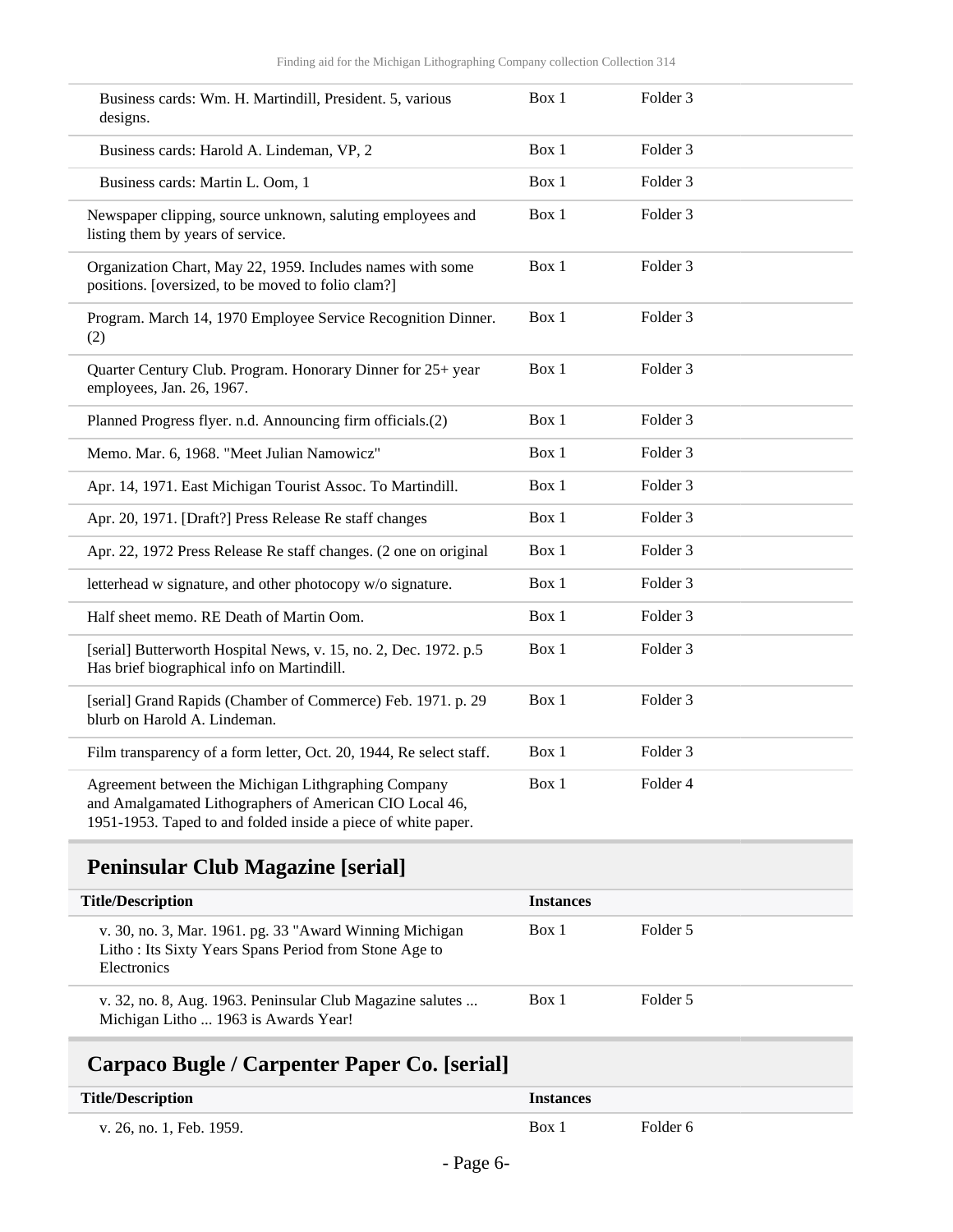<span id="page-6-0"></span>

| v. 31, no. 4, Dec. 1964.                      | Box 1            | Folder 6            |
|-----------------------------------------------|------------------|---------------------|
| Misc. periodicals.                            |                  |                     |
| <b>Title/Description</b>                      | <b>Instances</b> |                     |
| Mead Paper Salesman. No. 107. Nov.-Dec. 1964. | Box 1            | Folder <sub>7</sub> |
| MGD Graphic News, V. 4, no. 3, July 1965.     | Box 1            | Folder <sub>7</sub> |
|                                               |                  |                     |

## <span id="page-6-1"></span>**Staff Picnic Programs. Jenison Park.**

| <b>Title/Description</b>       | <b>Instances</b> |          |
|--------------------------------|------------------|----------|
| 18th Annual, July 18, 1925     | Box 1            | Folder 8 |
| 20th Annual, July 16, 1927 (2) | Box 1            | Folder 8 |
| 21st Annual, June 30, 1928     | Box 1            | Folder 8 |
| 22nd Annual, Aug. 3, 1929      | Box 1            | Folder 8 |
| 23rd Annual, July 26, 1930     | Box 1            | Folder 8 |

## <span id="page-6-2"></span>**Graphic Arts Bowling League. Annual Banquet Program.**

| <b>Title/Description</b>           | <b>Instances</b> |          |
|------------------------------------|------------------|----------|
| Annual Banquet Program. 1943/04/27 | Box 1            | Folder 9 |
| Annual Banquet Program. 1944/04/25 | Box 1            | Folder 9 |
| Annual Banquet Program. 1954/05/11 | Box 1            | Folder 9 |

## <span id="page-6-3"></span>**Misc. on Company.**

| <b>Title/Description</b>                                                                              | <b>Instances</b> |           |
|-------------------------------------------------------------------------------------------------------|------------------|-----------|
| Correspondence from Ed Burke, Connecticut Mutual Life.<br>Dividend sheets.                            | Box 1            | Folder 10 |
| "You are in the news" folder, with clipping from G.R. Press<br>"One of the Labels Should Read "Pride" | Box 1            | Folder 10 |
| Small note, 10/13/1976. From Ed to Bill M.                                                            | Box 1            | Folder 10 |
| Floor plan                                                                                            | Box 1            | Folder 10 |
| List of Equipment                                                                                     | Box 1            | Folder 10 |
| 1903 Payroll book, in The Standard Cut Leaf Time Book.                                                | Box 1            | Folder 11 |

## <span id="page-6-4"></span>**Pocket Diaries, compliments of Michigan Lithographing Company (4)**

| <b>Title/Description</b>                       | <b>Instances</b> |           |
|------------------------------------------------|------------------|-----------|
| 1936-1940 (designed for 1932) for Wm. Maybore. | Box 1            | Folder 12 |
| 1938 unused                                    | Box 1            | Folder 12 |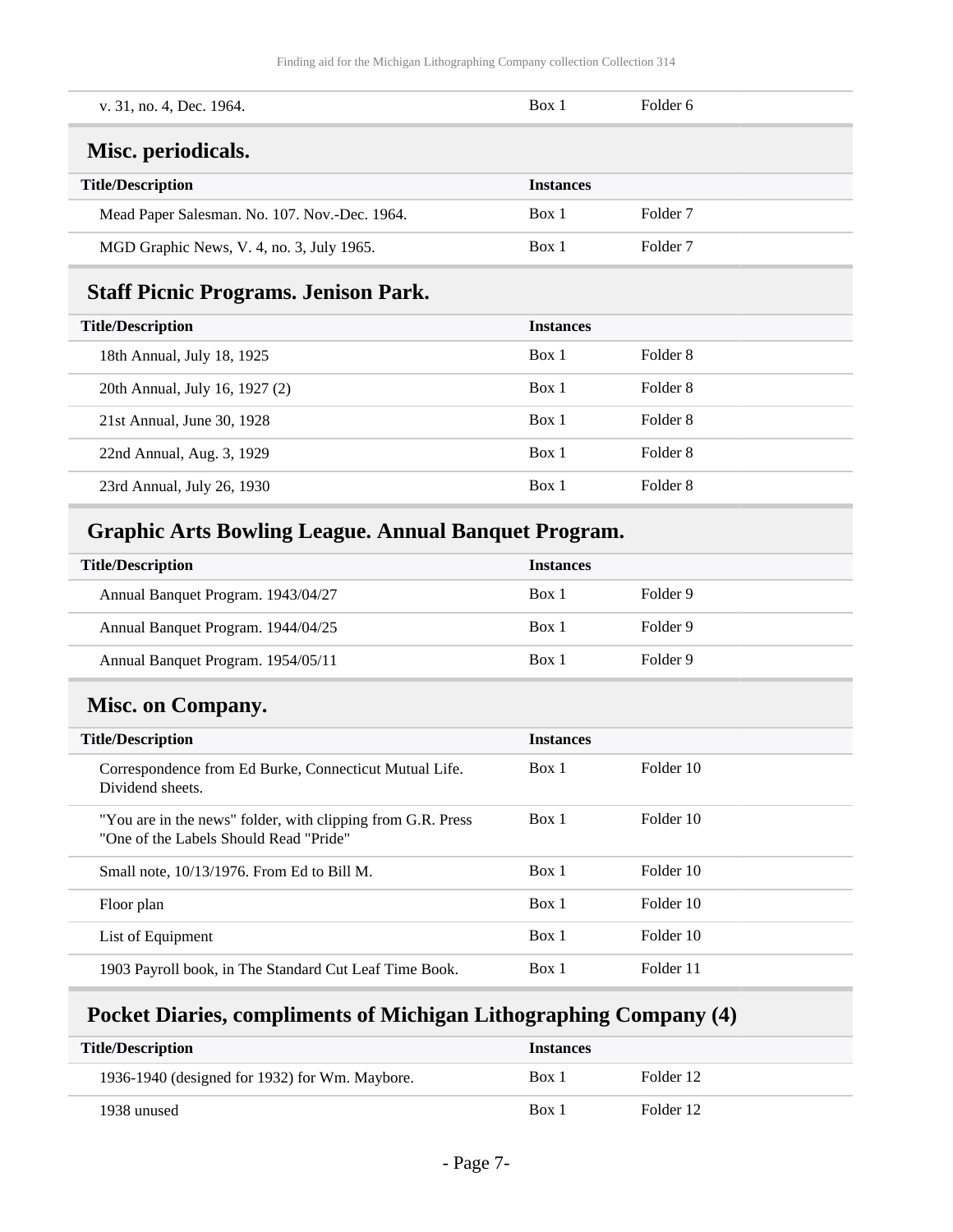<span id="page-7-0"></span>

| 1948 unused. M.L. Oom embossed on cover. | Box 1            | Folder 12 |
|------------------------------------------|------------------|-----------|
| 1954 unused. Thomas Warwick.             | Box 1            | Folder 12 |
| Correspondence                           |                  |           |
|                                          |                  |           |
| <b>Title/Description</b>                 | <b>Instances</b> |           |

## <span id="page-7-1"></span>**Printing Impressions Creativity Awards. July 1969.**

| <b>Title/Description</b>                                                                                                                                                                                                                        | <b>Instances</b> |
|-------------------------------------------------------------------------------------------------------------------------------------------------------------------------------------------------------------------------------------------------|------------------|
| $(2 \text{ copies})$ [serial, cover]                                                                                                                                                                                                            | Box 3            |
| <b>Description</b>                                                                                                                                                                                                                              |                  |
| Article stapled to one copy: Daniels Printing Wins PI<br>Contest : all 11 winners show creativity through folds, die-<br>cutting, choice of ink and stock. Printing Impressions, July<br>1969. Has illustration of Michigan Litho entry, pg. 6. |                  |
| Advertising Club of Grand Rapids. Nov. 5, 1965. [List of past]<br>Presidents]                                                                                                                                                                   | Box 1            |
| Craftsmens' Club speak, n.d. No author. RE Lithography.                                                                                                                                                                                         | Box 1            |
| The Story of Lithography in Grand Rapids, 1892-1969 / Herman<br>W. Verseput. 1969. Photocopy of original handwritten on lined<br>paper.                                                                                                         | Box 1            |

## <span id="page-7-2"></span>**Misc. items.**

| <b>Title/Description</b>                                                                                                                                                         | <b>Instances</b> |
|----------------------------------------------------------------------------------------------------------------------------------------------------------------------------------|------------------|
| Half sheet of white paper with embossed seal, Corporate Seal<br>of Grand Rapids Lithographing Company, Established 1892.<br>Predecessor to Michigan Litho Co., Established 1902. | Box 1            |
| Michigan Lithographing company logo.                                                                                                                                             | Box 1            |
| Clippings.                                                                                                                                                                       | Box 1            |
| Clippings, oversized.                                                                                                                                                            | $Box$ 3          |

## <span id="page-7-3"></span>**Certificates (4)**

| <b>Title/Description</b>                                                                                        | <b>Instances</b> |
|-----------------------------------------------------------------------------------------------------------------|------------------|
| Certificate. Michigan Lithographing Company, member,<br>Lithographers National Association, inc. 1953, 35 years | Box 3            |
| Certificate. Michigan Lithographing Company, member,<br>Lithographers National Association, inc. 1954, 36 years | Box 3            |
| Certificate. Michigan Lithographing Company, member,<br>Lithographers National Association, inc. 1955, 37 years | Box 3            |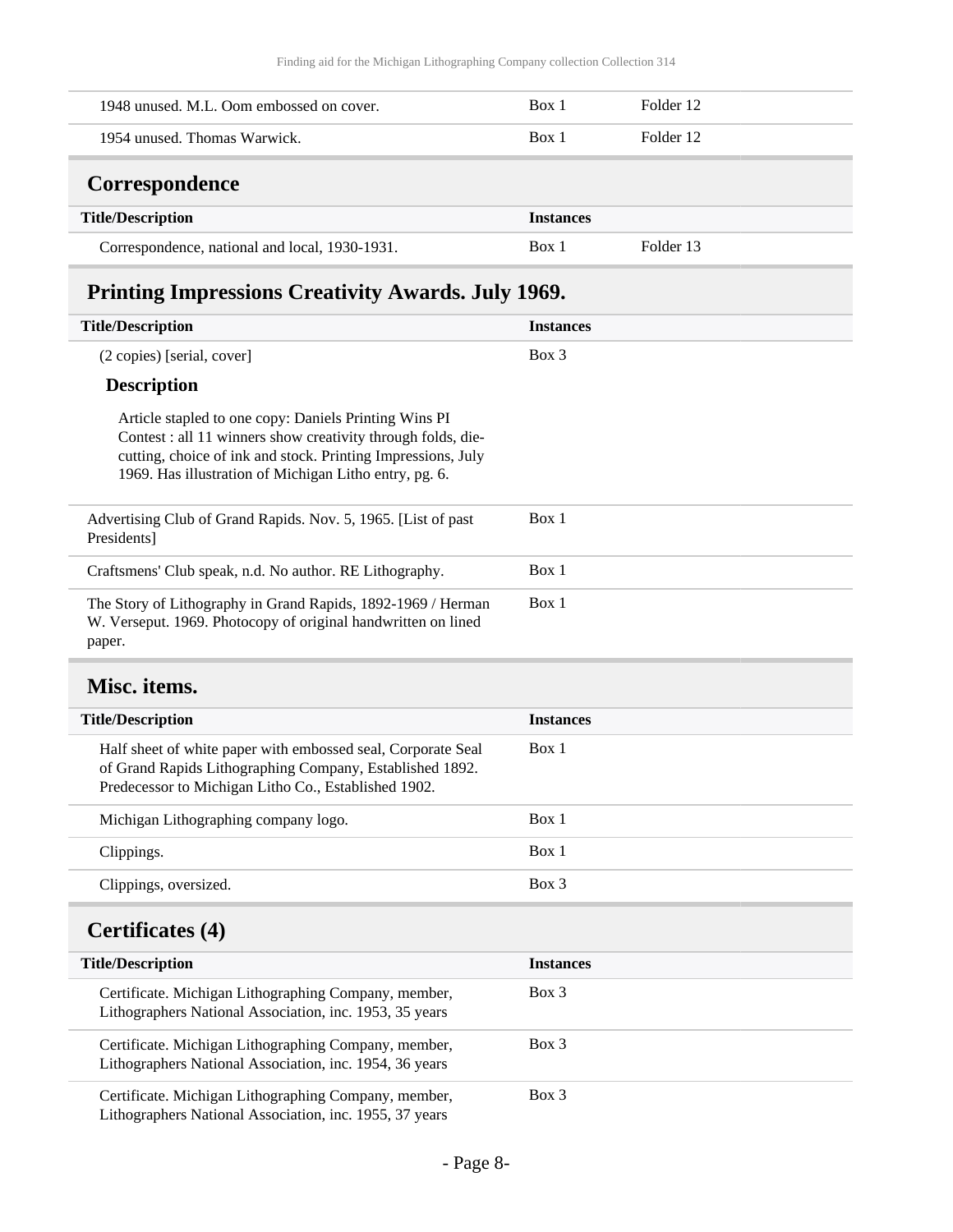Certificate. Michigan Lithographing Company, member, Lithographers National Association, inc. 1956, 38 years

Box 3

#### **^** [Return to Table of Contents](#page-1-0)

### <span id="page-8-0"></span>**Series II. Graphics**

## <span id="page-8-1"></span>**Sample Works of Firm.**

| <b>Title/Description</b>                                                                                                                                                 | <b>Instances</b> |           |
|--------------------------------------------------------------------------------------------------------------------------------------------------------------------------|------------------|-----------|
| Copy Mailing labels with color design.                                                                                                                                   | Box 1            | Folder 14 |
| Fancy letterhead with fairy and factory. Color.                                                                                                                          | Box 1            | Folder 14 |
| Grand Rapids, the Furniture Capital of American : the Gateway<br>to the Playground of a Nation. Color.                                                                   | Box 1            | Folder 14 |
| <b>Description</b>                                                                                                                                                       |                  |           |
| Includes skyline at head, recreation scene at floor, and<br>individual representative images for various industries on<br>either side of a descriptive paragraph center. |                  |           |
| Postcard. Has two Norman Rockwell images of boys fishing.                                                                                                                | Box 1            | Folder 15 |
| If I Knew You [poem]                                                                                                                                                     | Box 1            | Folder 15 |
| Small hanging sign. "Divots" poem.                                                                                                                                       | Box 1            | Folder 15 |
| Packet by New Vienna Packing Co. Colorful fragment of a sheel<br>illustrating New Vienna Golden Sugar Corn.                                                              | Box 1            | Folder 15 |
| Envelop to Harold Lindeman with two small graphics                                                                                                                       | Box 1            | Folder 15 |
| City of Grand Rapids business card for Bernard J. Smith, which<br>usings the Calder red on black buildings graphics.                                                     | Box 1            | Folder 15 |
| Grand Rapids Home Coming & 60th Anniversary Celebration,<br>1910. circular graphic, with woman with flag.                                                                | Box 1            | Folder 15 |

## <span id="page-8-2"></span>**Complimentary Blotters.**

| <b>Title/Description</b>                                                                                          | <b>Instances</b> |           |  |
|-------------------------------------------------------------------------------------------------------------------|------------------|-----------|--|
| Men are like pins, no good when they lose their heads.                                                            | Box 1            | Folder 16 |  |
| Nearly everybody wants to get a-head and those who own the<br>best ones usually do. (2) 1925 Written on one copy. | Box 1            | Folder 16 |  |
| A customer neglected is a Customer Lost                                                                           | Box 1            | Folder 16 |  |
| Enclosed Please Find Check                                                                                        | Box 1            | Folder 16 |  |
| ToDay is Here, yesterday is Gone                                                                                  | Box 1            | Folder 16 |  |
| Smile into the face of the world                                                                                  | Box 1            | Folder 16 |  |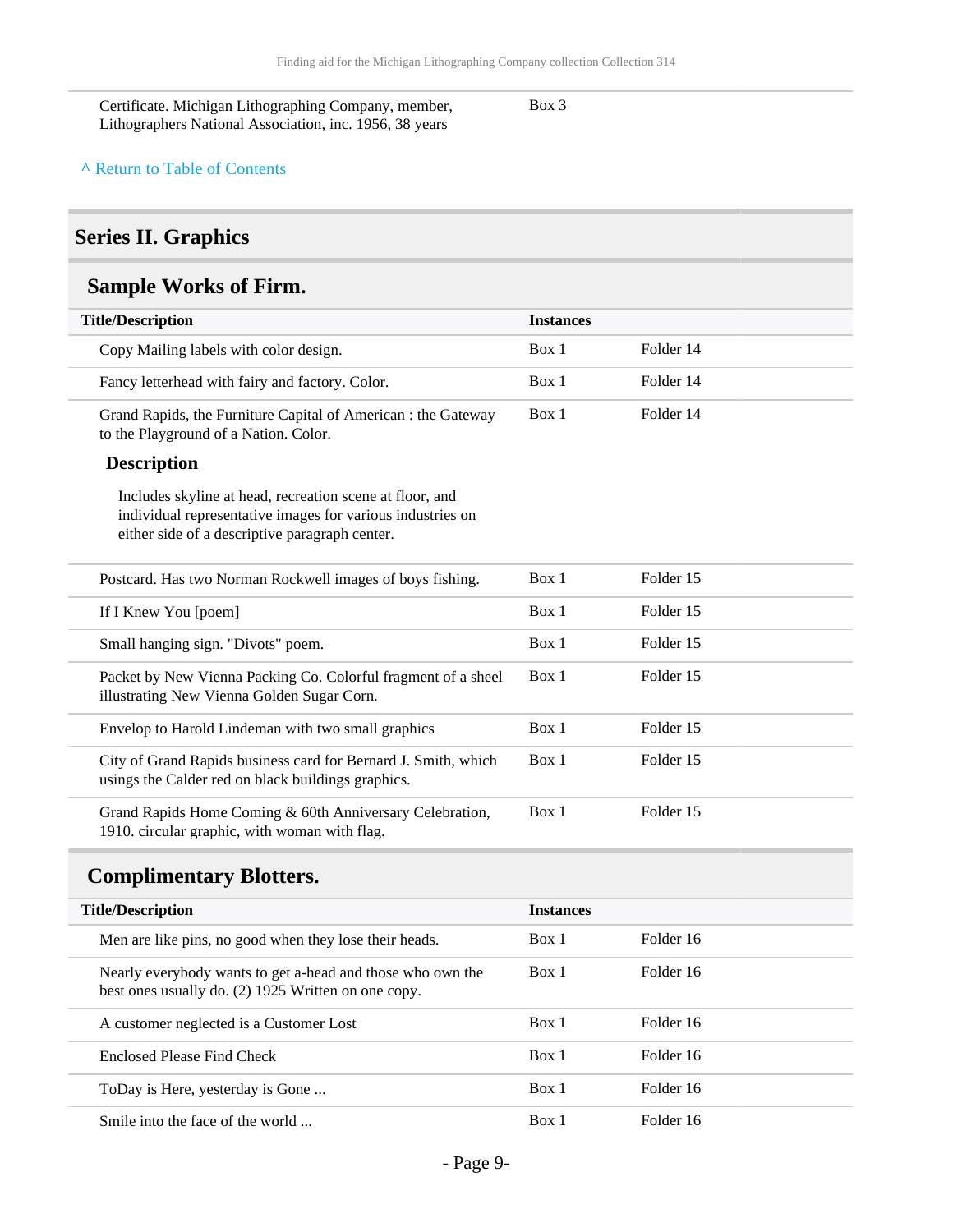| Business Form Division (8)                                                               | Box 1            | Folder 16 |
|------------------------------------------------------------------------------------------|------------------|-----------|
| Offset Lithographers (1) Lists brance offices in Chicago,<br>Mansfield, Ohio & New York. | Box 1            | Folder 16 |
| This Blotter for Your Convenience (2)                                                    | Box 1            | Folder 16 |
|                                                                                          |                  |           |
| Misc. graphics / ephemera.                                                               |                  |           |
| <b>Title/Description</b>                                                                 | <b>Instances</b> |           |
| John Wessels, Sr. [Ray Barnes illustration?] photocopy.                                  | Box 1            |           |

Box 1

<span id="page-9-0"></span>United States of America. Youth Opportunity Campaign. Certificate. 1966. photocopy/Printing Impressions. Contest certificate. 1971.

### <span id="page-9-1"></span>**Misc. Graphic or complimentary items, with no apparent association with the company. Perhaps kept for ideas.**

| <b>Title/Description</b>                                                                                                   | <b>Instances</b> |           |
|----------------------------------------------------------------------------------------------------------------------------|------------------|-----------|
| I've got wings? / U.S. Army Air Forces, office of Flying Safety.<br>n.d. Has color cartoon graphics.                       | Box 2            | Folder 20 |
| The Passing of the Backhouse" with pen $\&$ ink sketch of an<br>outhouse by Jim Riley(?)                                   | Box 2            | Folder 20 |
| Scotch Greeting Card, postcard size.                                                                                       | Box 2            | Folder 20 |
| News about you  from Thomas . Ford, State Representative,<br>91st District, Kent Co.                                       | Box 2            | Folder 20 |
| Misc. Graphic. Architectural rendering, ink w color washes, of a<br>porch house, with exterior in ground door to basement. | $Box$ 3          |           |

#### **^** [Return to Table of Contents](#page-1-0)

### <span id="page-9-2"></span>**Series III. Photographs**

### <span id="page-9-3"></span>**Bound Photographs**

| <b>Title/Description</b>                                | <b>Instances</b> |          |
|---------------------------------------------------------|------------------|----------|
| "This is the Michigan Lithographing Company", Fulton at | Box 2            | Folder 1 |
| Carlton, Grand Rapids, Michigan. ca. 1959.              |                  |          |

#### **Description**

17 sheets, 25 images, with some images attached front and back. Date from the certificate in the last image. Spiral bound book of black & white photographs, some attached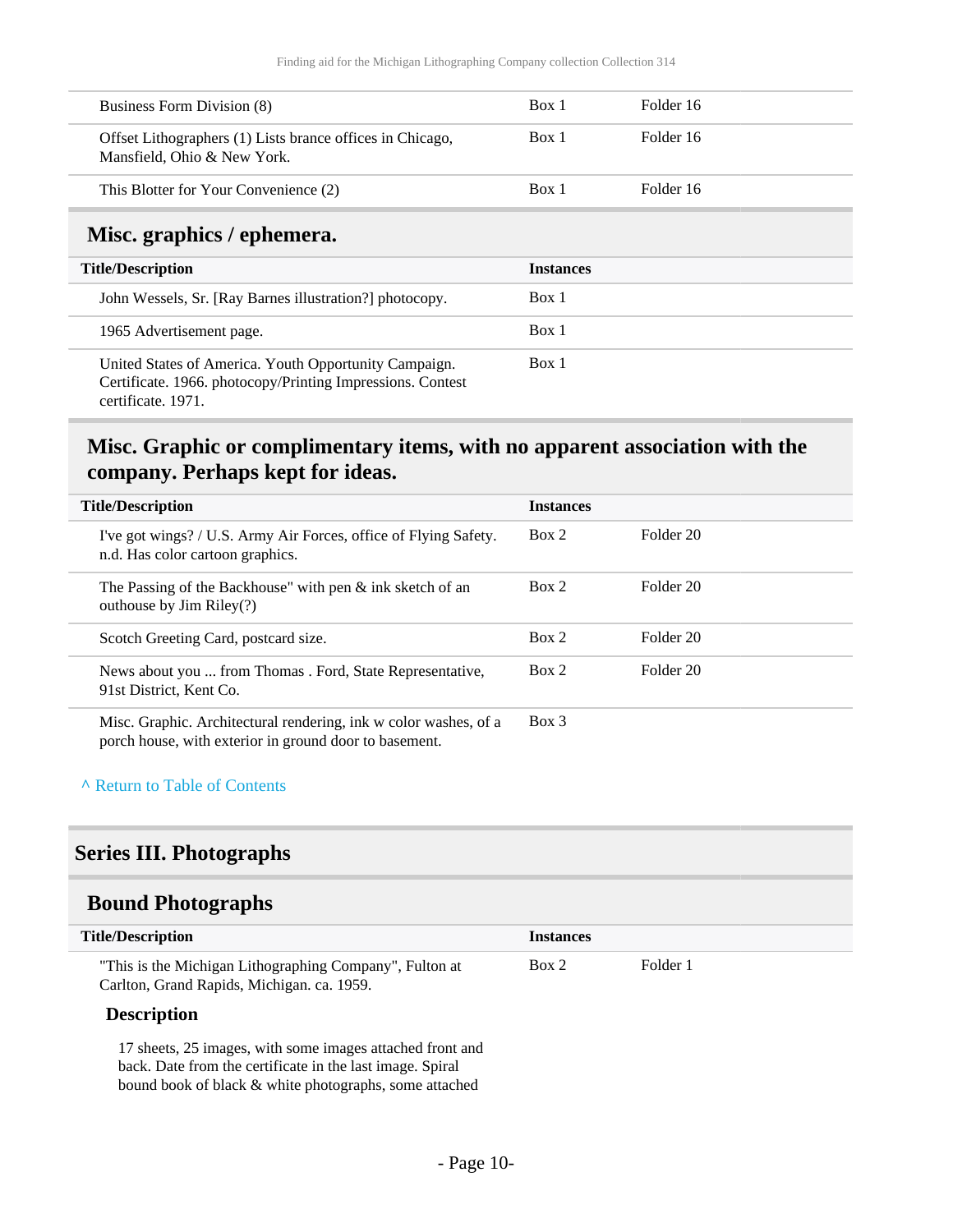front & back, beginning with an exterior view of the building. Most images have captions.

| The Hallmark of Fine Lithography / Michigan Lithographing | Box 2 | Folder 2 |
|-----------------------------------------------------------|-------|----------|
| Co., No. 1 Carlton Ave., S.E. (15 photo plates) ca. 1965. |       |          |

#### **Description**

"The pictorial presentation is but visual proof of the continued growth of an organization dedicated to given its customers the finest in full color lithography." Original publication is green, spiral bound, with textured paper covers. A pocket at the back has 1 folded sheet, mimeographed "Michigan Lithographing Company Equipment" ... 3/1/65." This copy of the original publication has been placed inside maroon leather covers with "Calahan Company" lower right on the cover.

### <span id="page-10-0"></span>**Floor plans on slick (photo) paper. (2)**

| <b>Title/Description</b>                                                          | <b>Instances</b> |          |
|-----------------------------------------------------------------------------------|------------------|----------|
| 1. Main Offices. Includes location of Presses 1, 4, & 7, plus<br>other locations. | Box 2            | Folder 3 |
| 2. Holding Area. Includes locations and names of equipment<br>stations.           | Box 2            | Folder 3 |

### <span id="page-10-1"></span>**Michigan Litho. Employee Entrance & trucks. (10)**

| <b>Title/Description</b>                                                                                                        | <b>Instances</b> |           |
|---------------------------------------------------------------------------------------------------------------------------------|------------------|-----------|
| Exterior view of rear of main building, and smaller building<br>attached. 8 color 8x10.                                         | Box 2            | Folder 4  |
| <b>Description</b>                                                                                                              |                  |           |
| Double door entrance, with a Michigan Litho truck on the<br>left side and a Michigan Lith van on the right.                     |                  |           |
| Exterior view of rear of main building, and smaller building<br>attached. 2 Polaroid views 4x5 color, from similar perspective. | Box 2            | Folder 4  |
| 8x10 color copy negative.                                                                                                       | Box 2            | Folder 17 |
| <b>Employee Award Photos (2)</b>                                                                                                |                  |           |
| <b>Title/Description</b>                                                                                                        | <b>Instances</b> |           |
| .1 Three men, man in center receiving the certificate is<br>unidentified African American.                                      | Box 2            | Folder 5  |
| .2 Three men, young man in center receiving certificate has a<br>mustache and black tee shirt.                                  | Box 2            | Folder 5  |

### <span id="page-10-3"></span><span id="page-10-2"></span>**Color Photos of workers, equipment and plant production. (31)**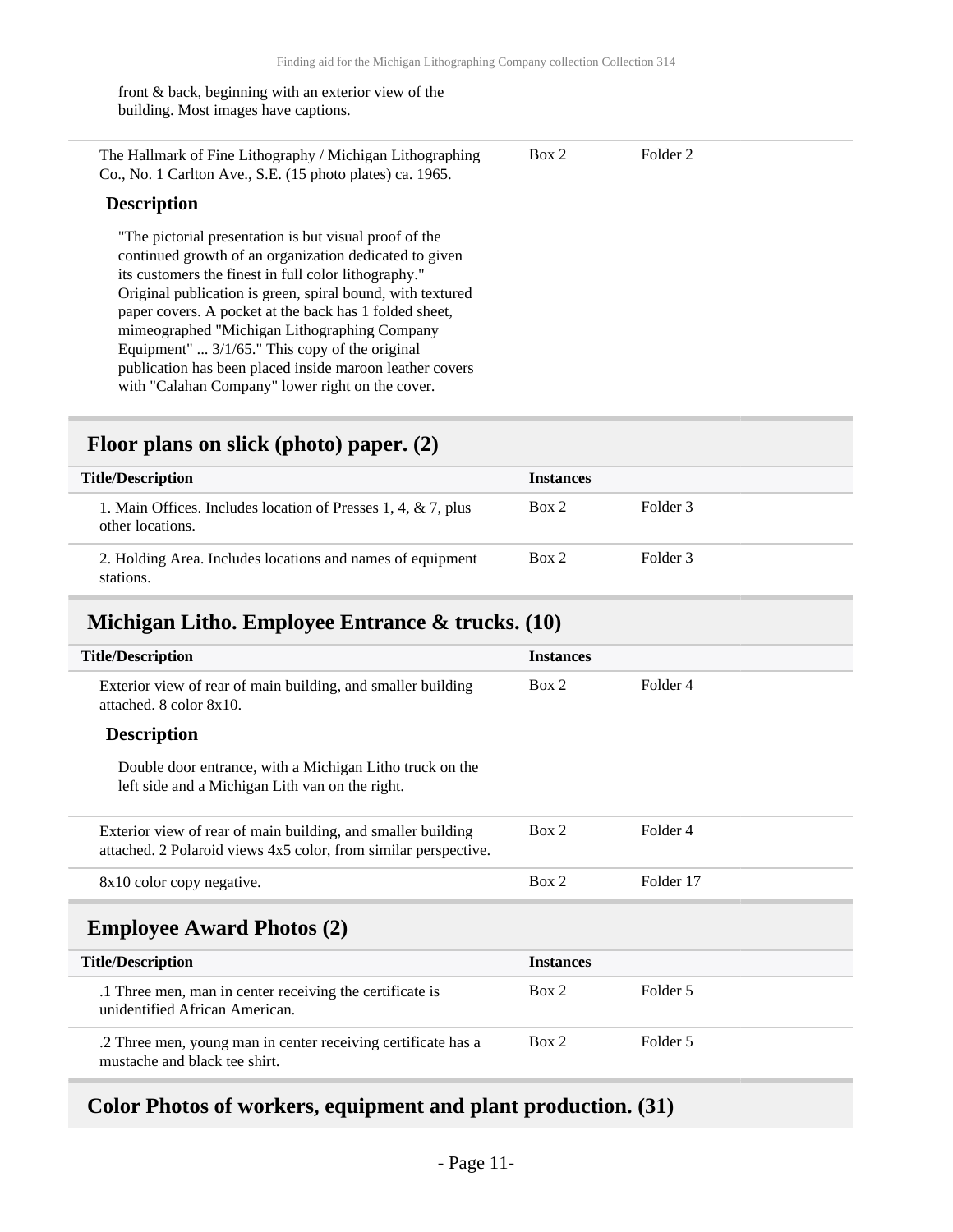### **Scope and Contents**

16 images, all but one with 2 copies. ca. 1970's. No identifications, some adhesive damage.

| <b>Title/Description</b>                                                                                                                                                                                                                                                                               | <b>Instances</b> |                     |
|--------------------------------------------------------------------------------------------------------------------------------------------------------------------------------------------------------------------------------------------------------------------------------------------------------|------------------|---------------------|
| 1. "Faygo" printed label sheets on table with two staff.                                                                                                                                                                                                                                               | Box 2            | Folder 6            |
| 2-3. Table with "Faygo" labels, and surrounding equipment (2)                                                                                                                                                                                                                                          | Box 2            | Folder <sub>6</sub> |
| 4-5. Ruth-O-Matic $(2)$                                                                                                                                                                                                                                                                                | Box 2            | Folder <sub>6</sub> |
| 6-7. Four Staff Consulting (2)                                                                                                                                                                                                                                                                         | Box 2            | Folder <sub>6</sub> |
| 8-9. Bird's eye view of three staff, with a woman seated at the<br>equipment and two men consulting over a sheet.                                                                                                                                                                                      | Box 2            | Folder 6            |
| 10-11. Two men in a dark room with a central light source<br>working at a standing table with a glass window frame raised to<br>one side.                                                                                                                                                              | Box 2            | Folder <sub>6</sub> |
| <b>Description</b>                                                                                                                                                                                                                                                                                     |                  |                     |
| A black & white checkered flag is in the background<br>left. One of the items evidently was previously stuck to<br>another, probably because the photos were not fixed or dry<br>when stacked. This item now has a piece torn out at the<br>bottom of the image.                                       |                  |                     |
| 12-13. Man at a drafting table using electronic equipment with<br>a hand held component in his right had to act on the item on the<br>table.                                                                                                                                                           | Box 2            | Folder 6            |
| <b>Description</b>                                                                                                                                                                                                                                                                                     |                  |                     |
| One of the items evidently was previously stuck to<br>another, probably because the photos were not fixed or<br>dry when stacked. This item now has a pieces of the other<br>object attached to the bottom front of the photo.                                                                         |                  |                     |
| 14-15. A room fill of equipment, a press, with two men standing<br>near the center at work. Man left is African American, man right<br>has reddish hair.                                                                                                                                               | Box 2            | Folder 6            |
| 16-17. Space with wood floors overhead neon lights, drafting<br>tables, and perhaps flat files at left.                                                                                                                                                                                                | Box 2            | Folder <sub>6</sub> |
| <b>Description</b>                                                                                                                                                                                                                                                                                     |                  |                     |
| A woman works at a drafting table in the background,<br>a man standing center left looking at something on the<br>possible flat files. An African American man is in the<br>foreground, interacting with an unidentified piece of<br>equipment which appears to have several red rollers at<br>center. |                  |                     |
|                                                                                                                                                                                                                                                                                                        |                  |                     |

18-19. Man working at Seybold Saber IV machine. Box 2 Folder 6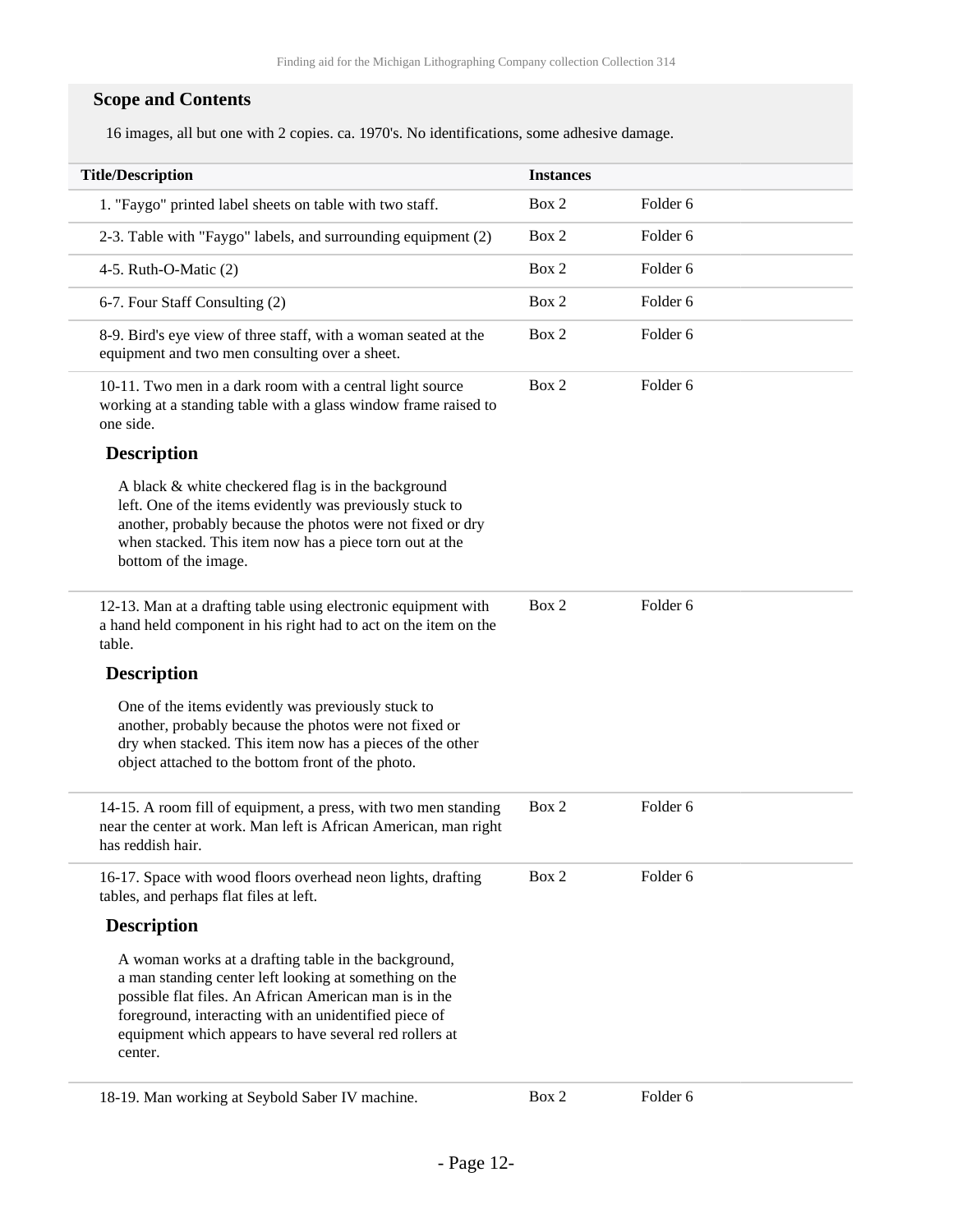| 20-21. Man operating a fancy forklift, from a standing position,<br>to move cartons from storage.                                                       | Box 2 | Folder 6 |
|---------------------------------------------------------------------------------------------------------------------------------------------------------|-------|----------|
| 22-23. Woman talking on the telephone switch board, from<br>a desk, with a microphone, probably for a PC announcement<br>system, in her right hand.     | Box 2 | Folder 6 |
| 24-25. Office with a man in glasses seated at a desk right, and<br>a group of eight men and women behind him. Glass block<br>windows in the background. | Box 2 | Folder 6 |
| 26-27. Same man in glasses from Items 24-25, now as part of a<br>group of five men in suits at a meeting table.                                         | Box 2 | Folder 6 |
| 28-29. One man and three women working with various<br>equipment or checking products, with stacks of products in the<br>foreground.                    | Box 2 | Folder 6 |
| 30-31. Work room with men and women working near the front<br>or in the background.                                                                     | Box 2 | Folder 6 |
| <b>Description</b>                                                                                                                                      |       |          |

A press is in the foreground. Woman top right wears a red top, man near the window right may be packing boxes.

## <span id="page-12-0"></span>**Office / Art Center images, b/w contact print proofs (8)**

| <b>Title/Description</b> |                                                                                                                                                                                                        | <b>Instances</b> |                     |
|--------------------------|--------------------------------------------------------------------------------------------------------------------------------------------------------------------------------------------------------|------------------|---------------------|
|                          | Three views, 4x5. Originally in Michigan Lithographing Co.<br>large mailing envelop marked "Art Center".                                                                                               | Box 2            | Folder <sub>7</sub> |
|                          | Woman standing by file cabinet, another woman seated at desk<br>lower right. (2 copies)                                                                                                                | Box 2            | Folder <sub>7</sub> |
|                          | View from rear of staff working at drafting tables in individual<br>carrel spaces. (3 copies)                                                                                                          | Box 2            | Folder <sub>7</sub> |
|                          | Front view of same spaces, with water cooler/fountain center<br>right. $(2)$                                                                                                                           | Box 2            | Folder <sub>7</sub> |
|                          | Man seated at desk in a larger office, left hand on the phone,<br>drafting table behind him. The bulletin board in this office can<br>be seen in the background right, in the first image above. $(1)$ | Box 2            | Folder <sub>7</sub> |

## <span id="page-12-1"></span>**Staff & Awards photos, various occasions (12 b/w) 8X10**

| <b>Title/Description</b>                                                                                            | <b>Instances</b> |          |
|---------------------------------------------------------------------------------------------------------------------|------------------|----------|
| IPA. Graphic Arts Awards Competitions. Group photo, 5 men<br>and 1 woman. Robinson Studio photo. Oct. 11, 1966.     | Box 2            | Folder 8 |
| IPA. Lithograhic Awards Competition & Exhibit. Has one man<br>seated and two men standing with award. Czetli photo. | Box 2            | Folder 8 |
| Certificate looks blank. 6 men standing in front of a "La Choy"<br>labels display.                                  | Box 2            | Folder 8 |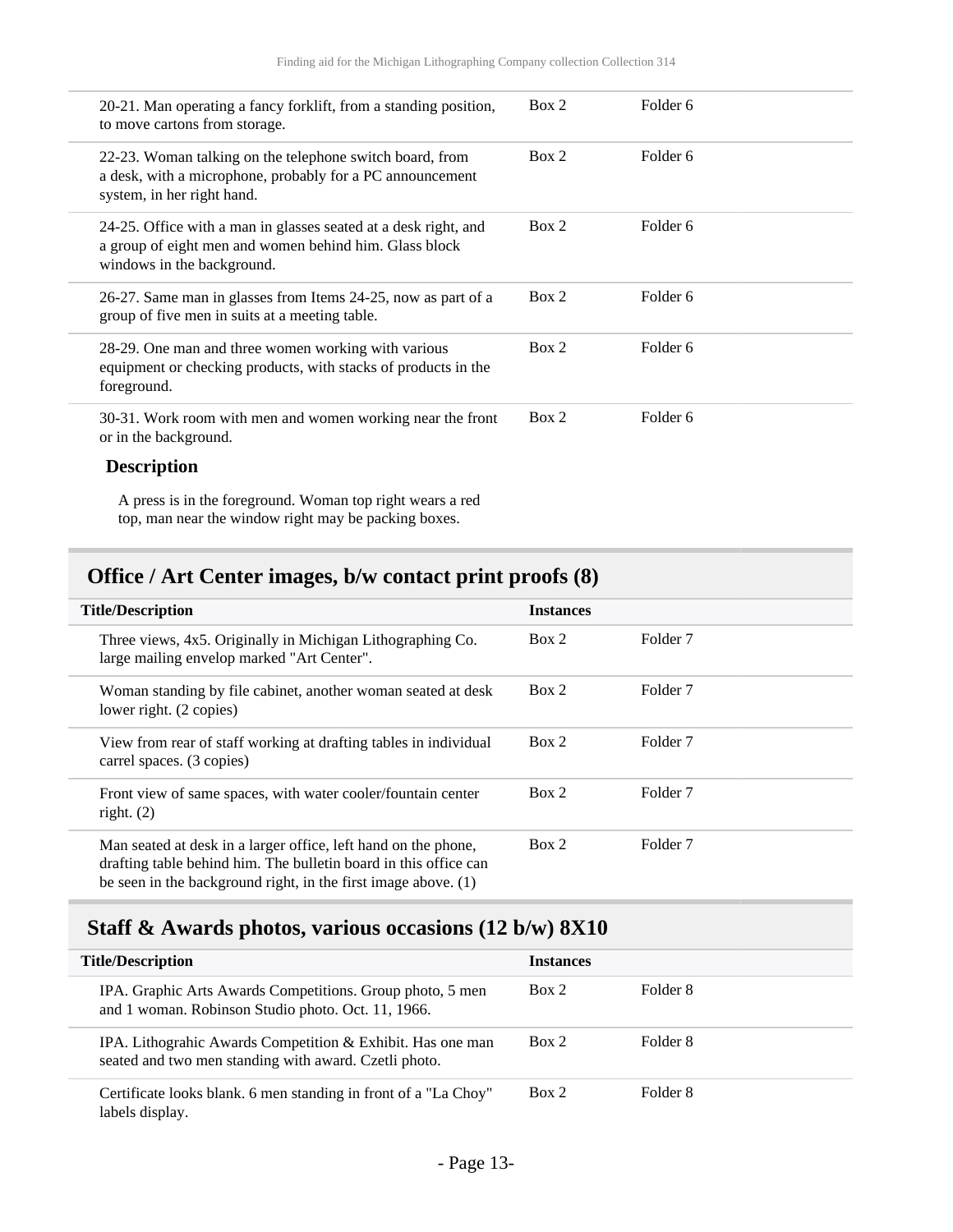<span id="page-13-0"></span>

| Banquet setting, mostly men, with five women. Robinson Studio<br>photo, Feb. 8, 1965.                                                                                                                                 | Box 2            | Folder <sub>8</sub> |  |
|-----------------------------------------------------------------------------------------------------------------------------------------------------------------------------------------------------------------------|------------------|---------------------|--|
| 1959 Awards presentation by L.E. Oswald, to Martindill.<br>National Offset-Lithographic Awards Competition & Exhibit.<br>Formal caption printed at the bottom of the image. Notched at<br>the top for spiral binding. | Box 2            | Folder <sub>8</sub> |  |
| People getting coffee inside the plant. "1965"                                                                                                                                                                        | Box 2            | Folder <sub>8</sub> |  |
| People with food, inside the plant. Fire hydrant on pole in<br>foreground right. Lower right corner of photo creased and<br>weakened.                                                                                 | Box 2            | Folder <sub>8</sub> |  |
| Four women with drinks standing in the plant. Bernie photo.                                                                                                                                                           | Box 2            | Folder <sub>8</sub> |  |
| Distinguished Printing Award held between two men, with four<br>other men, plant equipment in the background. Man at right<br>holds a copy of the Stylist magazine. Bernie photo.                                     | Box 2            | Folder <sub>8</sub> |  |
| Who's Who in Graphic Arts in American. Aug. 1959. Printing<br>Production Magazine certificate (2)                                                                                                                     | Box 2            | Folder <sub>8</sub> |  |
| Banquet. Canning Machinery & Supplies Assn. Stevens Hotel,<br>Chicago, Feb. 16, 1941. Past Presidents Dinner.                                                                                                         | Box 2            | Folder <sub>8</sub> |  |
|                                                                                                                                                                                                                       |                  |                     |  |
| <b>Bowling Teams (4)</b>                                                                                                                                                                                              |                  |                     |  |
| <b>Title/Description</b>                                                                                                                                                                                              | <b>Instances</b> |                     |  |
| Grand Rapids Westgate Bowl, Graphic Arts league. Five men.<br>Color, 4x6.                                                                                                                                             | Box 2            | Folder 9            |  |
| 1942 Champions. 5 men. b/w proof (2)                                                                                                                                                                                  | Box 2            | Folder 9            |  |
| <b>Identified</b>                                                                                                                                                                                                     |                  |                     |  |
| Seated L-R: Stanly Kramarz (Stanley), Paul Gibson, Bill<br>Prins.                                                                                                                                                     |                  |                     |  |
| Standing L-R: Harold Lindeman, Bill Bolthouse.                                                                                                                                                                        |                  |                     |  |
| Bowling Ass., Five men in bowling shirts $&$ dies. B/w proof,<br>crease through center horizontally.                                                                                                                  | Box 2            | Folder 9            |  |
| Printing of Highway map by Michigan Lithographing Co.,<br>Grand Rapids / Michigan Dept. of State Highways, Office<br>Services Division, Photographic Section. Print File No. extra.<br>$1-29-71(1)$                   | Box 2            | Folder 10           |  |
| Products & Product displays (9)                                                                                                                                                                                       |                  |                     |  |

<span id="page-13-1"></span>

| THE DESCRIPTION                               | THSTATICES |           |
|-----------------------------------------------|------------|-----------|
| Forbes Instant Coffee Promo photo. Bernie.    | Box 2      | Folder 11 |
| Panelled exhibit with low table in front. (2) | Box 2      | Folder 11 |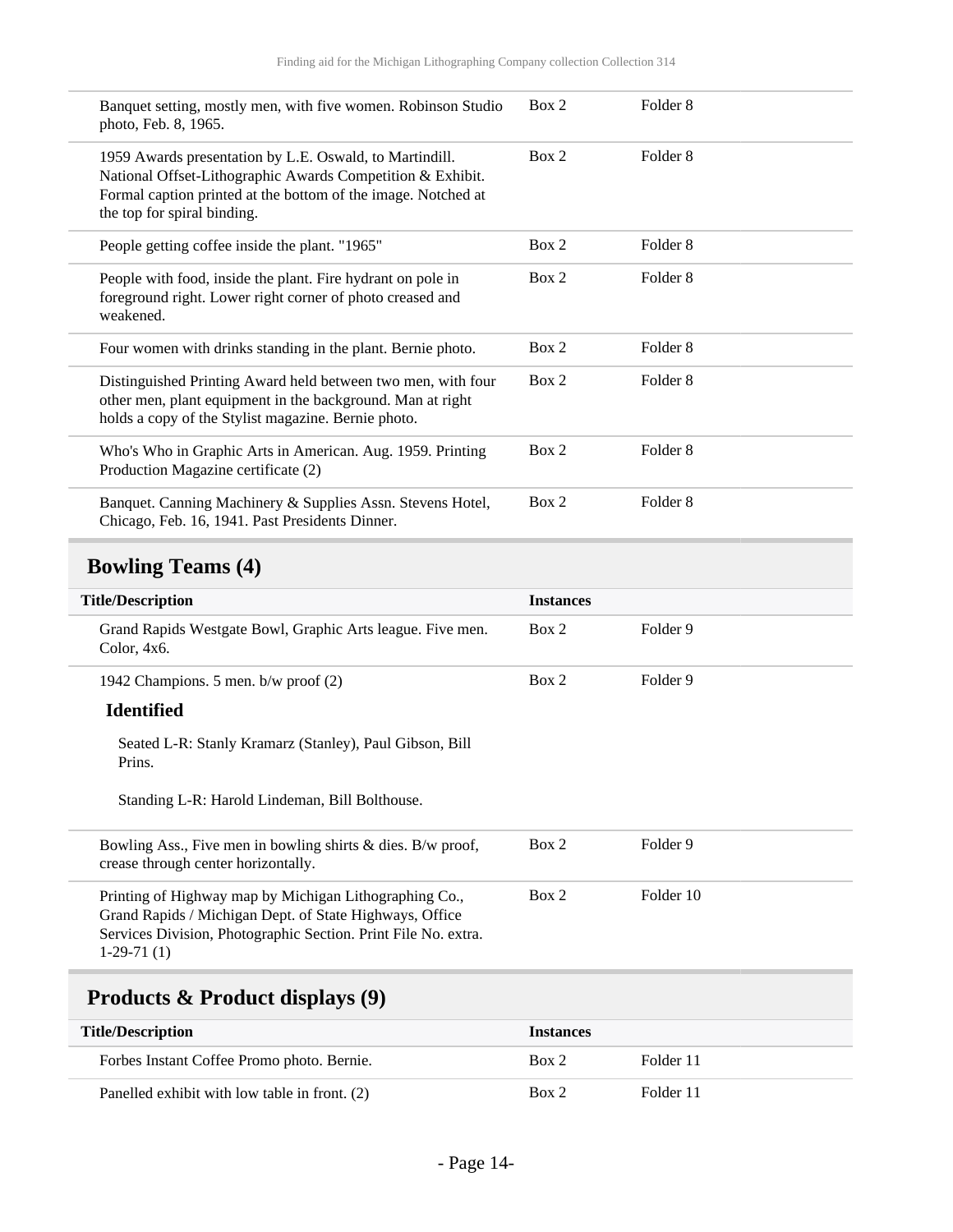| Exhibit with low table and two chairs in front of the exhibit,<br>behind a covered rail, table, and trash cans lower right. (2) | Box 2 | Folder 11 |  |
|---------------------------------------------------------------------------------------------------------------------------------|-------|-----------|--|
| Exhibit view toward the left with low table and two chairs in<br>front. $(2)$                                                   | Box 2 | Folder 11 |  |
| Exhibit with three men looking                                                                                                  | Box 2 | Folder 11 |  |
| Exhibit with two men looking                                                                                                    | Box 2 | Folder 11 |  |

## <span id="page-14-0"></span>**Plant Views. Exteriors (4)**

### **Scope and Contents**

Mostly 8x10 b/w, some with evidence of being formerly spiral bound publications as those at the beginning of this box.

| <b>Title/Description</b>                                                                                                                                                                                                                                              | <b>Instances</b> |           |
|-----------------------------------------------------------------------------------------------------------------------------------------------------------------------------------------------------------------------------------------------------------------------|------------------|-----------|
| 1-2. Plant $\&$ Offices. Summer view with mail box on Fulton(?)<br>Street, entrance on Carlton(?) St.                                                                                                                                                                 | Box 2            | Folder 12 |
| 3-4. Plant & Offices before the building was painted white.                                                                                                                                                                                                           | Box 2            | Folder 12 |
| <b>Description</b>                                                                                                                                                                                                                                                    |                  |           |
| Different letter on the facade of the building. Numerals at<br>the roof line appear to be 1301. Fall view with bare trees,<br>or rendering. Cornice of the building angles to a point in<br>the center, and the building date of "1907" is displayed in<br>this area. |                  |           |

## <span id="page-14-1"></span>**Plant Views. Interiors.**

| <b>Title/Description</b>                                                                                                                         | <b>Instances</b> |           |
|--------------------------------------------------------------------------------------------------------------------------------------------------|------------------|-----------|
| Two men working with what appear to be pipes running<br>horizontally. Oct. 31, 1956 contact print.                                               | Box 2            | Folder 13 |
| Three men holding up printed sheet with one man looking on.<br>Four men on Meihle equipment above & behind them. Oct. 31,<br>1956 contact print. | Box 2            | Folder 13 |
| Sepia toned print. Man in suit in right foreground. Man at end of<br>room of machinery on platform.                                              | Box 2            | Folder 13 |
| Plant interior with equipment. Two men working on equipment<br>in foreground. Young man loading paper on rack at front. (2)                      | Box 2            | Folder 13 |
| Deep interior view with two women working on equipment at<br>left, a man working at a desk right, and another man near the<br>center. $(2)$      | Box 2            | Folder 13 |
| Three men working on equipment placed on a stage, African<br>American male a center, shelves behind them. (2)                                    | Box 2            | Folder 13 |
| <b>Rutherford Photo Composer</b>                                                                                                                 | Box 2            | Folder 13 |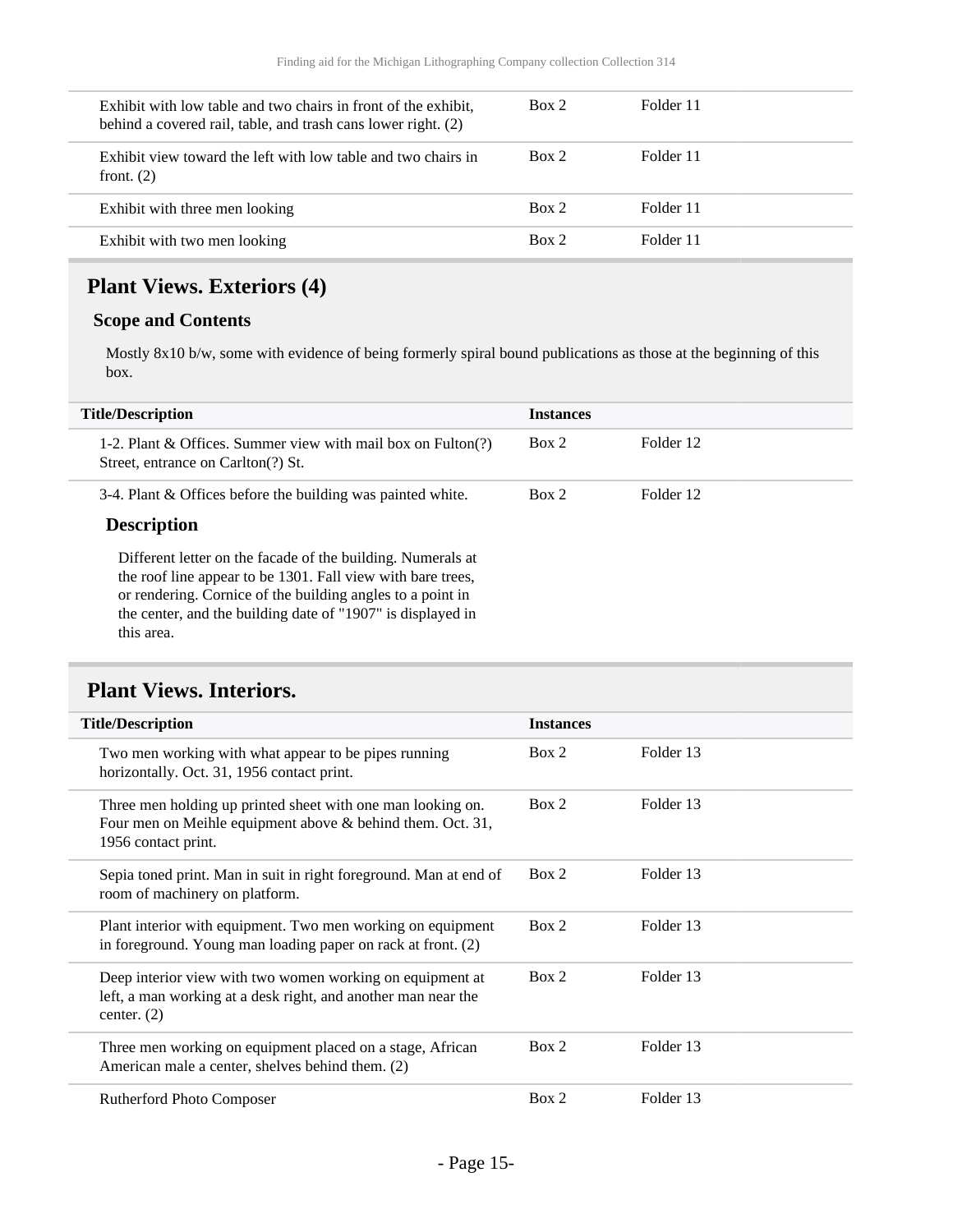| Film Stripping and Opaqueing Department. Three Drafts men<br>along wall. Man working w/another man on maps. Feb.11 on<br>calendar.                                             | Box 2 | Folder 13 |  |
|--------------------------------------------------------------------------------------------------------------------------------------------------------------------------------|-------|-----------|--|
| Rutherford Color Precision Camera 31 x 13. Man working at<br>Rutherford Machinery Division panel of machine.                                                                   | Box 2 | Folder 13 |  |
| Label Storage and Shipping. Opposite of above (2 copies)                                                                                                                       | Box 2 | Folder 13 |  |
| Label Cutting Assembly Line, with "Dangerous" sign.<br>Captioned version                                                                                                       | Box 2 | Folder 13 |  |
| Trainor Humidifying and Air Conditioning System. Robinson<br>Studio. 3-16-55.                                                                                                  | Box 2 | Folder 13 |  |
| This View Shows Duct Work Used in Controlling Temperature<br>& Humidity Throughout the Plant. Robinson photo. Captioned<br>version.                                            | Box 2 | Folder 13 |  |
| Langston Photo Computer. Captioned version.                                                                                                                                    | Box 2 | Folder 13 |  |
| Floor full of equipment with two men working on the side<br>nearer the camera between the two support poles.(2)                                                                | Box 2 | Folder 13 |  |
| Man in suit talking to other man right. Man working with sheets<br>of printed material in the left foreground. Several men in the<br>background above or behind the equipment. | Box 2 | Folder 13 |  |
| Men working with Miehle left and various equipment right.<br>Table in foreground.                                                                                              | Box 2 | Folder 13 |  |

## <span id="page-15-0"></span>**Southwick Andrew photos, Grand Rapids**

| <b>Title/Description</b> |                                                                                                                                                                           | <b>Instances</b> |           |
|--------------------------|---------------------------------------------------------------------------------------------------------------------------------------------------------------------------|------------------|-----------|
|                          | Southwick Andrews photo. 62-229. Two men seen behind a<br>large piece of equipment with a small piece of equipment in the<br>foreground right, a window top right.        | Box 2            | Folder 13 |
|                          | Southwick Andrews photo. 62-230. Man at large press at right.<br>View down hall left.                                                                                     | Box 2            | Folder 13 |
|                          | Southwick Andrews photo, probably, though not labeled. Set up<br>looks very near the image above, but without the man, and with<br>a greater view down the hall left. (2) | Box 2            | Folder 13 |
|                          | Lawson Pacemaker II equipment (2)                                                                                                                                         | Box 2            | Folder 13 |
|                          | Seybold Saber II (2)                                                                                                                                                      | Box 2            | Folder 13 |
|                          | Man working on a Seybold Precision machine with a table of<br>"Redkey or Garden Fresh Tomatoes) labels on the table in the<br>foreground.                                 | Box 2            | Folder 13 |
|                          | Rutherford Machinery Division, Sun Chemical Corporation.<br>Large camera.                                                                                                 | Box 2            | Folder 13 |
|                          | Plastic Binding Department. Women in foreground working at<br>Peerless machine. Other women at other machine. Captioned<br>version                                        | Box 2            | Folder 13 |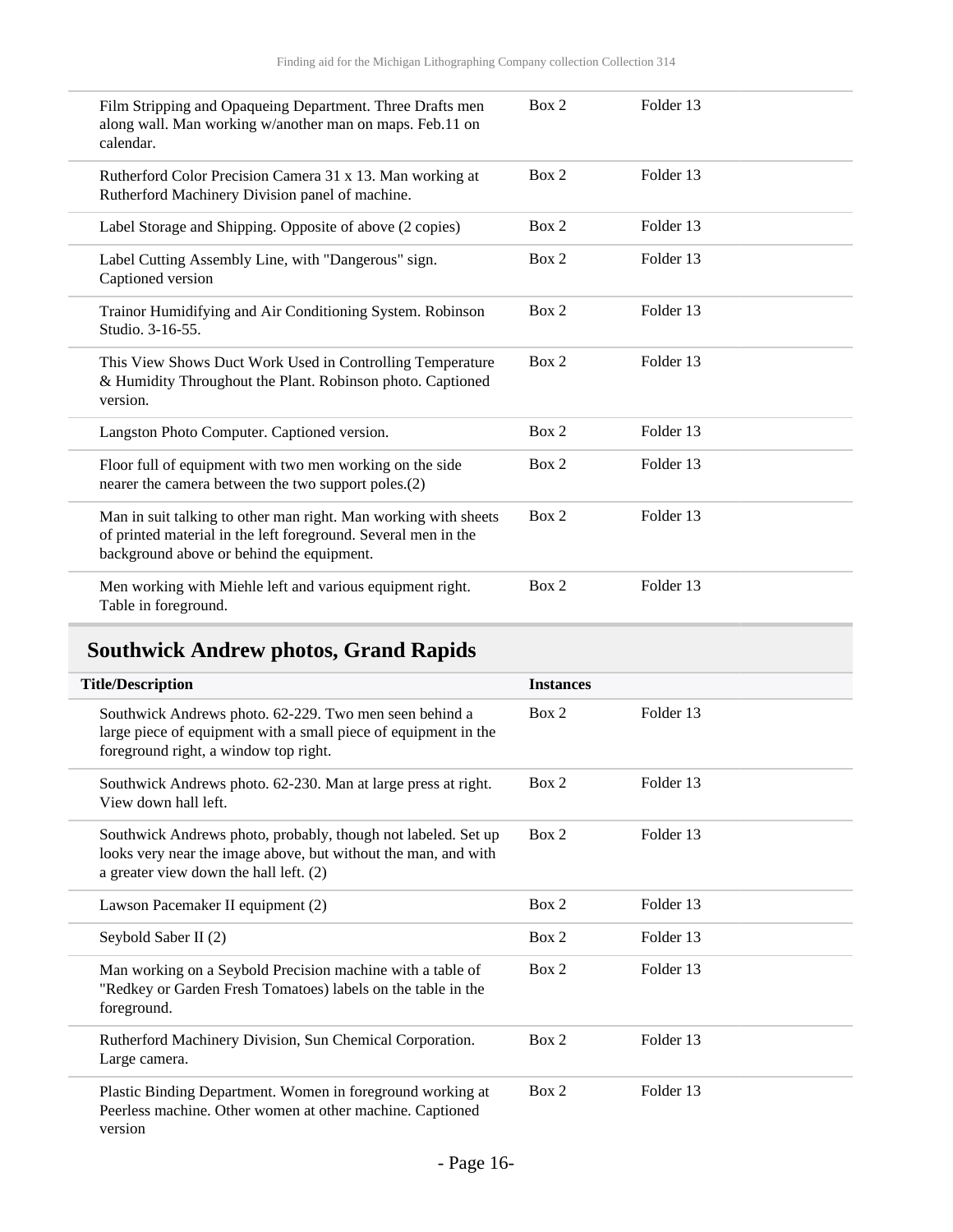### <span id="page-16-0"></span>**Plant Views. Images prints on both sides for publication.**

| <b>Title/Description</b>                                                                                                                                | <b>Instances</b> |           |  |
|---------------------------------------------------------------------------------------------------------------------------------------------------------|------------------|-----------|--|
| "Film Stripping and Opaqueing Department. Three Drafts men<br>along the wall. Man standing working with another man on<br>maps. Feb.11 on calendar. (1) | Box 2            | Folder 14 |  |
| Rutherford Photo Composer (2)                                                                                                                           | Box 2            | Folder 14 |  |
| Rutherford Color Precision Camera 31 x 13. Man working at<br>Rutherford Machinery Division panel of machine (1)                                         | Box 2            | Folder 14 |  |
| Dot Etch and Color Correcting Department. Draftsmen sitting or<br>standing at light tables. Calendar & color chart on the wall. (2)                     | Box 2            | Folder 14 |  |
| Letterpress and Imprinting Department. (1)                                                                                                              | Box 2            | Folder 14 |  |
| Label Storage and Shipping. Opposite of above (2)                                                                                                       | Box 2            | Folder 14 |  |
| Label Cutting Assembly Line, with "Dangerous sign. (1)                                                                                                  | Box 2            | Folder 14 |  |
| Baum Folders. Large equipment in foreground. Opposite side of<br>above. $(2)$                                                                           | Box 2            | Folder 14 |  |
| Trainor Humidifying and Air Conditioning System. Robinson<br>Studio. 3-16-55. (1)                                                                       | Box 2            | Folder 14 |  |
| This View Shows Duct Work Used in Controlling Temperature<br>& Humidity Throughout the Plant. Robinson photo. (2)                                       | Box 2            | Folder 14 |  |
| Lanston Photo Composer. (1)                                                                                                                             | Box 2            | Folder 14 |  |
| Craftsman Line Up Table. Man working at oversized light table.<br>(2)                                                                                   | Box 2            | Folder 14 |  |
| 4 Color Miehle (1 opposite below) (1)                                                                                                                   | Box 2            | Folder 14 |  |
| 2 Color Harris in foreground, 2 Color Harris in background.<br>Shows men working atop several different machines. (2)                                   | Box 2            | Folder 14 |  |

### <span id="page-16-1"></span>**Views with glassine overlaps.**

#### **General**

Usually glassine is removed in the process of storage photos, but the overlap has graphic information which is unique. These have been left attached to the photos, but folder to the back.

| <b>Title/Description</b>                                                                                                                                   | <b>Instances</b> |           |  |
|------------------------------------------------------------------------------------------------------------------------------------------------------------|------------------|-----------|--|
| Man in apron $\&$ glasses working on equipment. $4X5$                                                                                                      | Box 2            | Folder 15 |  |
| Miehle equipment on a platform, with two men working with<br>their backs go the camera and another man near left center<br>partially hidden behind a pole. | Box 2            | Folder 15 |  |
| 8x10 Bernie photo.                                                                                                                                         | Box 2            | Folder 15 |  |

### <span id="page-16-2"></span>**Historical views**